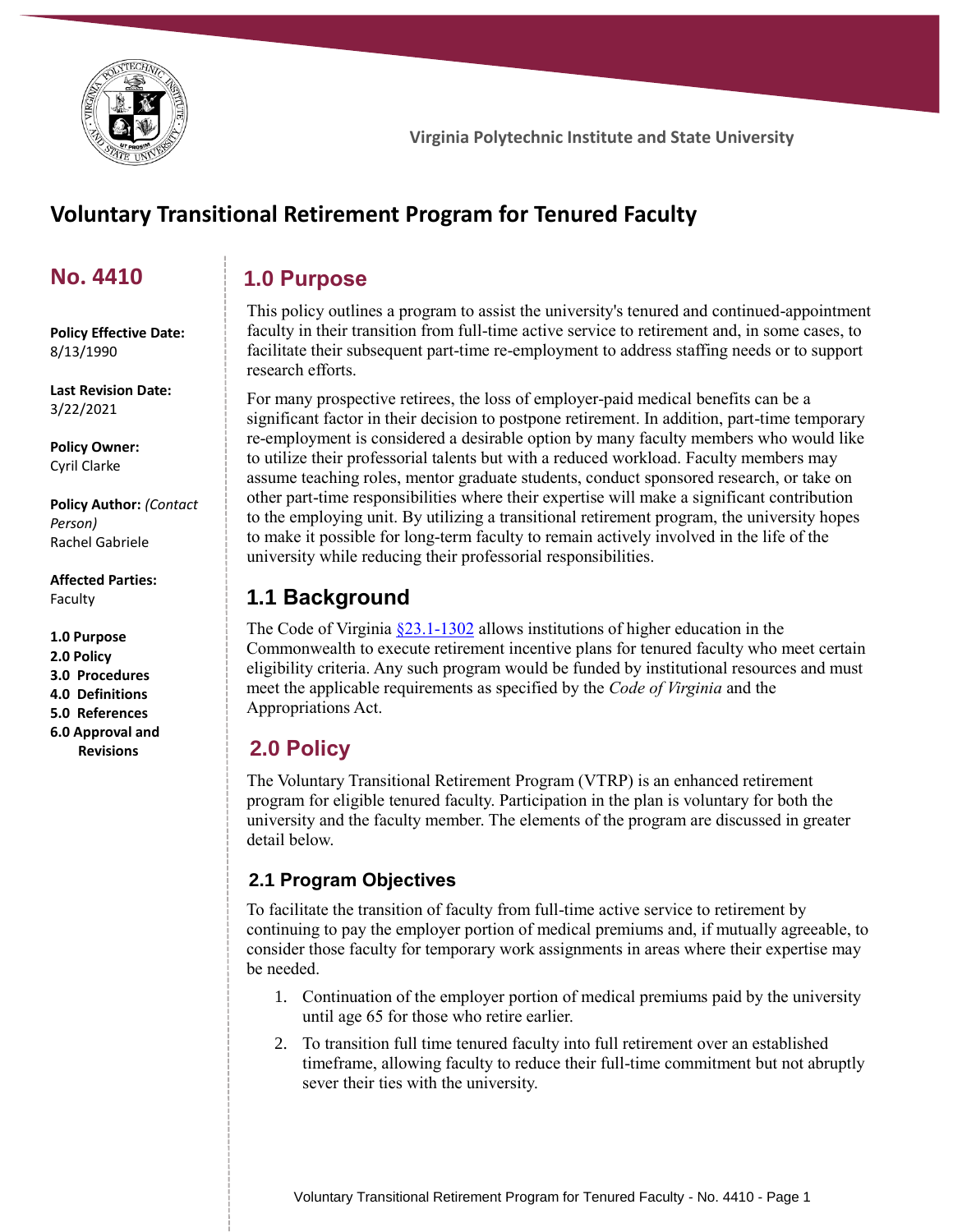

3. To allow succession planning for filling the vacancy that will occur once the faculty member is fully retired.

## **2.2 Eligibility for Participation in the Program**

The VTRP can be established over a timeframe of one (VTRP-H, VTRP-1), two (VTRP-2) or three (VTRP-3) years. Eligibility for each of these timeframe is described in further detail below.

### **2.2.1 Eligibility for VTRP-H**

Participants in the VTRP-H agree to retire *by the end of one year from the commencement of the agreement.* Participants in the program must:

- 1. be at least 60 years of age;
- 2. be a faculty member or administrator with tenure or a contractual right to continued employment as described in the Faculty Handbook [\(http://www.provost.vt.edu/faculty\\_affairs/faculty\\_handbook.html](http://www.provost.vt.edu/faculty_affairs/faculty_handbook.html) );
- 3. have at least 10 years of full-time service at Virginia Tech (full-time service may include periods of leave with full or partial pay, but excludes periods of leave without pay);
- 4. Agree to withdraw from active membership in the Virginia Retirement System (VRS) [\(http://www.varetire.org/\)](http://www.varetire.org/), or Optional Retirement Plans. The university will cease making employer or employee contributions to VRS or optional retirement plans as of the date of retirement;
- 5. comply with any additional criteria established by the Board of Visitors;
- 6. voluntarily participate in the program.

### **2.2.2 Eligibility for VTRP-1**

Participants in the VTRP-1 agree to retire *by the end of one year from the commencement of the agreement.* Participants in the program must:

- 1. be at least 60 years of age;
- 2. be a faculty member or administrator with tenure or a contractual right to continued employment as described in the Faculty Handbook [\(http://www.provost.vt.edu/faculty\\_affairs/faculty\\_handbook.html](http://www.provost.vt.edu/faculty_affairs/faculty_handbook.html) );
- 3. have at least 10 years of full-time service at Virginia Tech (full-time service may include periods of leave with full or partial pay, but excludes periods of leave without pay);
- 4. Agree to withdraw from active membership in the Virginia Retirement System (VRS) [\(http://www.varetire.org/\)](http://www.varetire.org/), or Optional Retirement Plans. The university will cease making employer or employee contributions to VRS or optional retirement plans as of the date of retirement;
- 5. comply with any additional criteria established by the Board of Visitors;
- 6. voluntarily participate in the program.

### **2.2.3 Eligibility for VTRP-2 and VTRP-3**

Participants in the VTRP-2 and VTRP-3 agree to retire *by the end of two or three years (depending on the program)* from the commencement of the agreement. Participants in the program must:

- 1. be at least 60 years of age;
- 2. be a faculty member or administrator with tenure or a contractual right to continued employment as described in the Faculty Handbook [\(http://www.provost.vt.edu/faculty\\_affairs/faculty\\_handbook.html](http://www.provost.vt.edu/faculty_affairs/faculty_handbook.html) );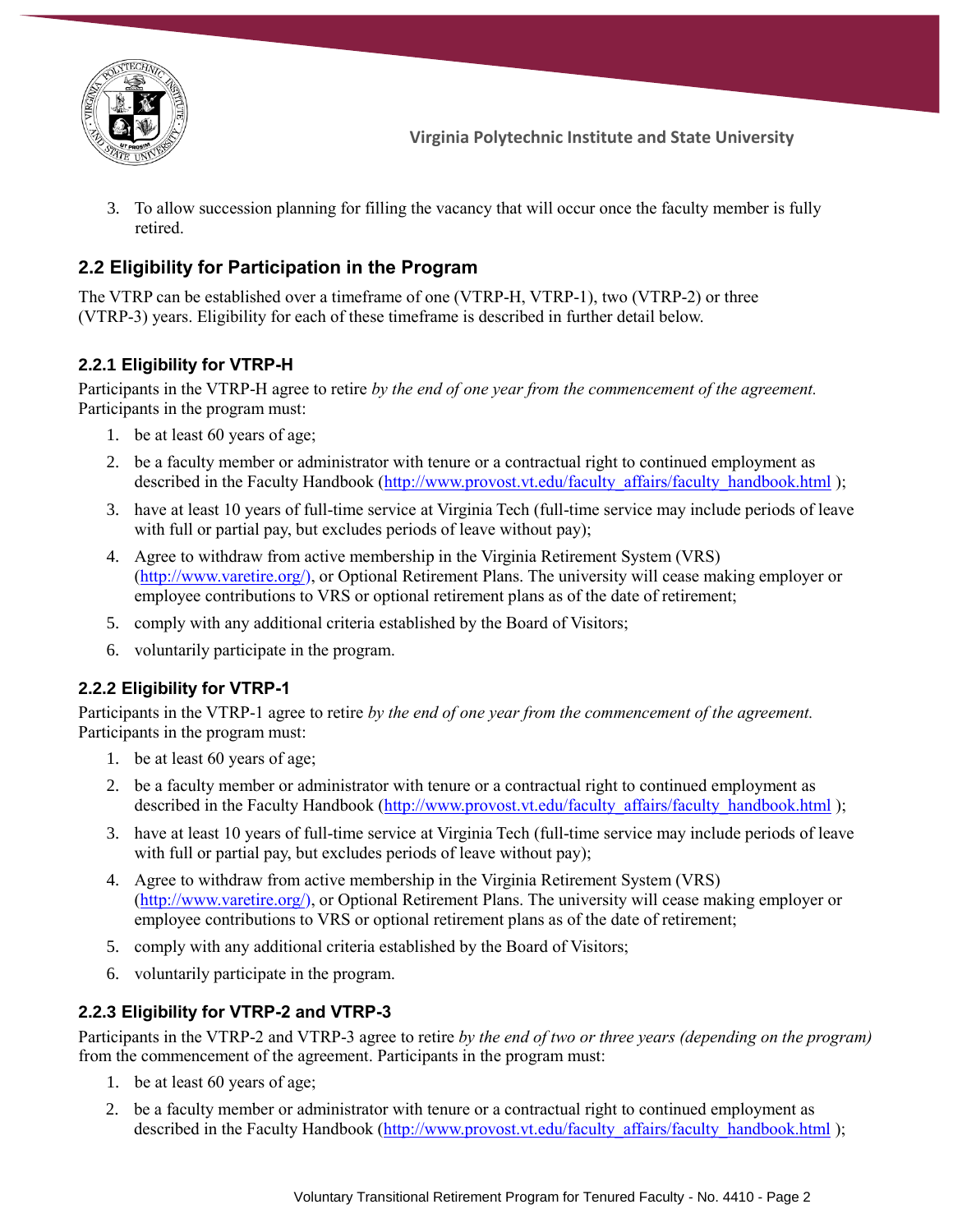

- 3. have at least 20 years of full-time service at Virginia Tech (full-time service may include periods of leave with full or partial pay, but excludes periods of leave without pay);
- 4. agree to withdraw from active membership in the Virginia Retirement System (VRS) [\(http://www.varetire.org/\)](http://www.varetire.org/), or Optional Retirement Plans. The university will cease making employer or employee contributions to VRS or optional retirement plans as of the date of retirement;
- 5. comply with any additional criteria established by the Board of Visitors;
- 6. voluntarily participate in the program.

### **2.3 Major Program Elements**

#### **2.3.1 VTRP-H**

The program participant agrees to retire *by the end of the academic year following execution of the agreement.* During the agreement, the participant would receive no FTE reduction, and would be expected to teach a standard teaching load as expected by the academic unit.

#### **2.3.2 VTRP-1**

The program participant agrees to retire *at the end of the academic year following execution of the agreement*. During the agreement, the participant would receive an FTE reduction to .50, including a corresponding reduction in salary. Corresponding reductions to teaching, research, and service responsibilities would be made in consultation with the department head and dean and detailed in the participant's agreement. Modifications to benefits under VTRP-1 are described further in section 2.3.4 below.

#### **2.3.2 VTRP-2**

The program participant agrees to retire from Virginia Tech *within two years* of the commencement of the VTRP agreement. During the agreement, the participant would receive an FTE reduction to .50, including a corresponding reduction in salary. Corresponding reductions to teaching, research, and service responsibilities would be made in consultation with the department head and dean and detailed in the participant's agreement. Modifications to benefits under VTRP-2 are described further in section 2.3.4 below.

#### **2.3.3 VTRP-3**

The program participant agrees to retire from Virginia Tech *within three years* of the commencement of the VTRP agreement. During the agreement, the participant would receive an FTE reduction to .50, including a corresponding reduction in salary. Corresponding reductions to teaching, research, and service responsibilities would be made in consultation with the department head and dean and detailed in the participant's agreement. Modifications to benefits under VTRP-3 are described further in section 2.3.4 below.

#### **2.3.4 Benefits during VTRP-1, VTRP-2, and VTRP-3 Programs**

Eligible faculty members who participate in the VTRP-1, VTRP-2 or VTRP-3 program will receive the following continuation of benefits **during their transitional appointment**:

a. Health Insurance - The university will pay the employer portion of the health insurance benefits during the duration of the VTRP;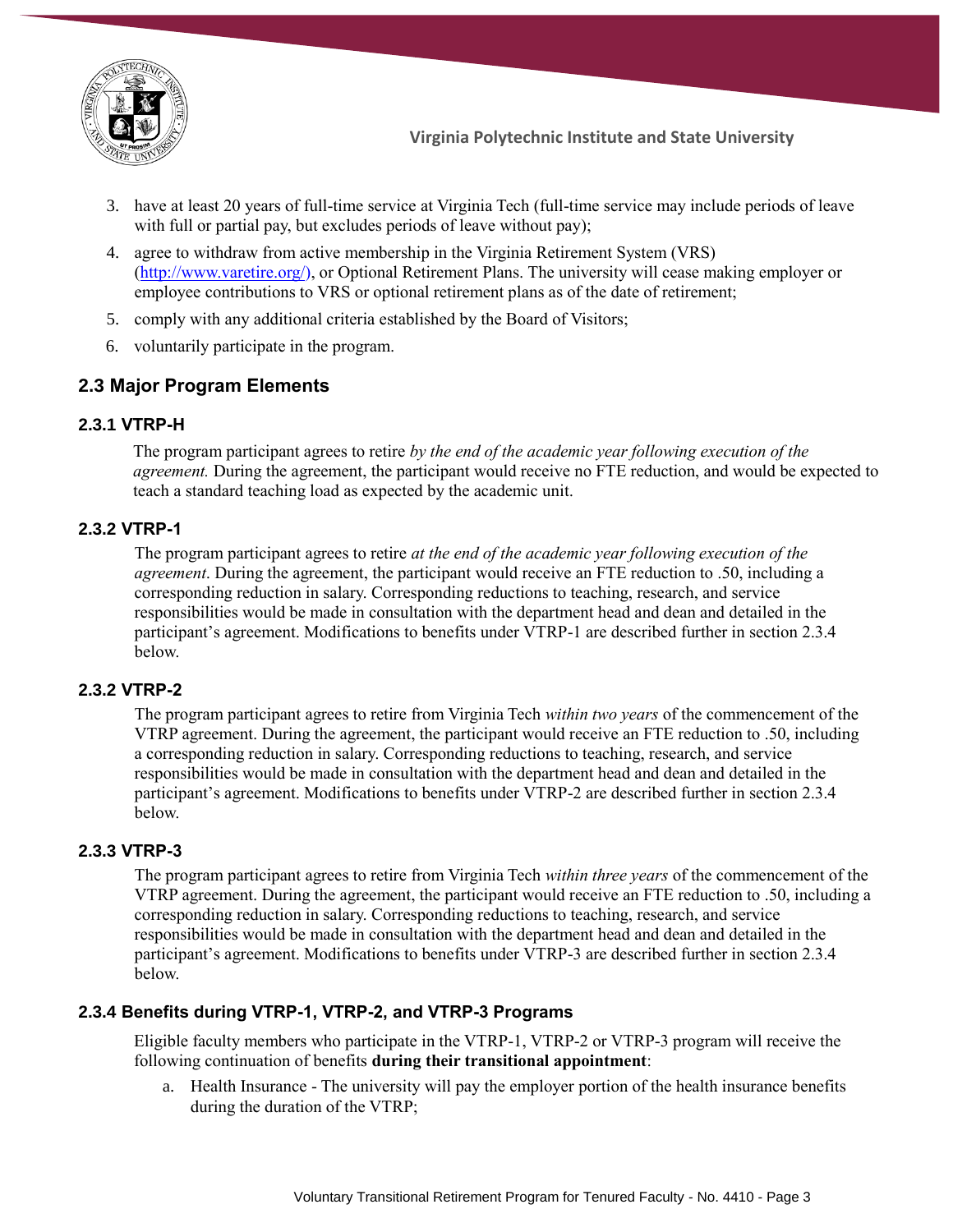

- b. Retirement;
	- ORP employer contribution will be based on the adjusted annual salary;
	- VRS employee will continue to earn service credit;
- c. Life Insurance will be based on the adjusted annual salary;
- d. Sick Leave in accordance with plan rules;
- e. Long-Term Disability benefits based on the adjusted annual salary.

### **2.4 Continuation of Medical Benefits to Age 65**

Eligible faculty members who participate in **any** VTRP option and are still under the age of 65 at the conclusion of their transition program will remain eligible to continue health insurance coverage under a Virginia Tech plan. Once the employee transitions to retirement, the university will pay the monthly premiums, and the employee (retiree) will be responsible for reimbursing VT for the equivalent of the employee's portion of the health insurance premium until age 65, whether they opt for complete retirement or are rehired into a non-covered position. The employee portion of the premium will be billed by Human Resources, and will include any increases in accordance with changes in the state's retiree health insurance rates. The request for participation in this program and for reimbursement of health care insurance premiums must be in writing. See Section 3: Procedures.

### **2.5 Part-time temporary re-employment after retirement**

VTRP retirees are eligible to return to non-covered employment after a designated break in service, and may be reemployed in part-time positions where their expertise and experience are best suited.

The following guidelines apply to the part-time, non-covered employment for VTRP retirees:

- a. The faculty member must have one calendar month break in service prior to reemployment in a noncovered position;
- b. the faculty member may not return to a position that provides retirement benefits.
- c. the temporary work after retirement cannot be identical to the work performed prior to retirement. Typically this requirement can be satisfied by reemployment doing part, but not all, of the prior role – for example, only conducting research or only teaching a course.
- d. Any agreement for reemployment must be in writing, but may not be developed until AFTER retirement. The agreement should specify the nature and duration of the assignment and the amount of compensation. The reemployment agreement should be reevaluated every six months, or on a similar periodic cycle based on the assignment.
- e. Appropriate office space (perhaps shared) and reasonable access to clerical support and departmental operating resources may be furnished. Please see Policy 4405 on emeritus appointments for further information.

### **2.6 Authority**

The Board of Visitors reserves the right to modify, amend, or repeal the program.

# **3.0 Procedures**

Eligible tenured faculty interested in applying for participation in the program must submit an application to their department head and dean. The provost or a designee must approve the application. Applications are accepted on a rolling basis, but faculty are encouraged to discuss interest in participating with their department head as early as possible to allow ample time for planning coverage of teaching and service responsibilities.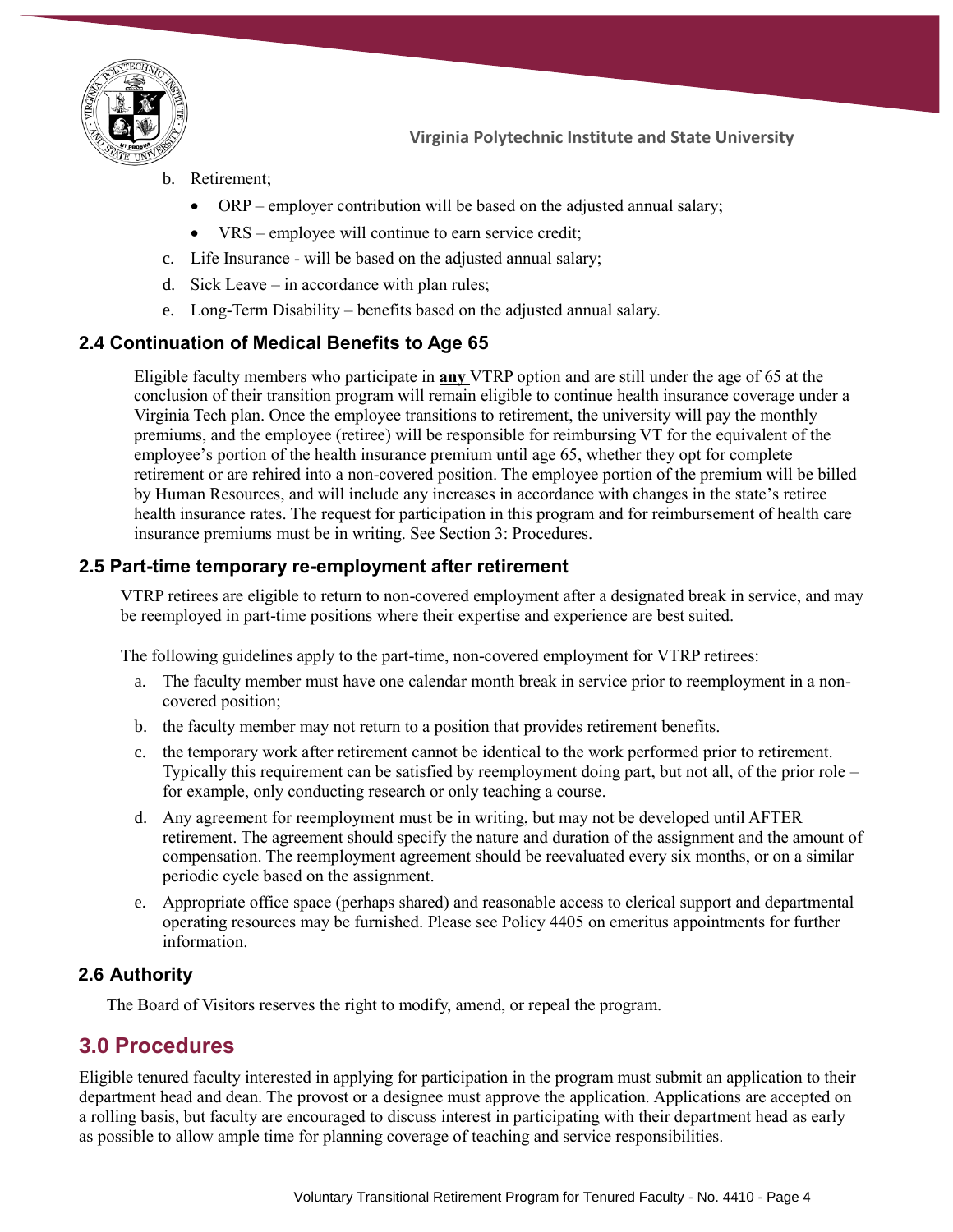

Faculty members have seven (7) days to revoke the agreement; participants must be given twenty-one (21) days to consider entering into this agreement; participants are advised to seek advice of an attorney. (Older Workers Protection Act, 1990)

# **4.0 Definitions**

- **Active Membership** -- as defined by the Virginia Retirement System, an active member works in a covered position with an employer that participates in the Virginia Retirement System (VRS) or is covered under an optional retirement plan (ORP) administered by VRS.
- **Non-Covered Employment** -- as defined by the Virginia Retirement System, is a part-time position with a VRSparticipating employer. Non-covered positions do not provide eligibility for benefits.

## **5.0 References**

Policy 4405: Emeritus Faculty <http://www.policies.vt.edu/4405.pdf>

# **6.0 Approval and Revisions**

The Faculty Retirement Transition Program was endorsed in principle by the Employee Benefits Committee and the Commission on Faculty Affairs.

Approved August 13, 1990, by the Board of Visitors.

Approved September 17, 1990, by Senior Vice President and University Provost, E. Fred Carlisle.

• Revision 1

Information about retirement counseling programs removed. Changed specific references to TIAA to "optional retirement plans" (ORP).

Indefinite continuation of the program endorsed by the Commission on Faculty Affairs. Approved April 26, 1993, by the Board of Visitors.

Revision 2

Addition of link to VRS web page and minor clarifications. Approved January 22, 1999, by Executive Vice President, Minnis E. Ridenour.

Revision 3

Revisions to the requirements for faculty retiring from VRS to comply with Virginia Retirement System restrictions on post-retirement employment, and general updating.

Approved February 11, 2004 by the University Provost and Vice President for Academic Affairs, Mark G. McNamee.

Revision 4

September 1, 2006 – Technical revision to change name from Personnel Services to Human Resources